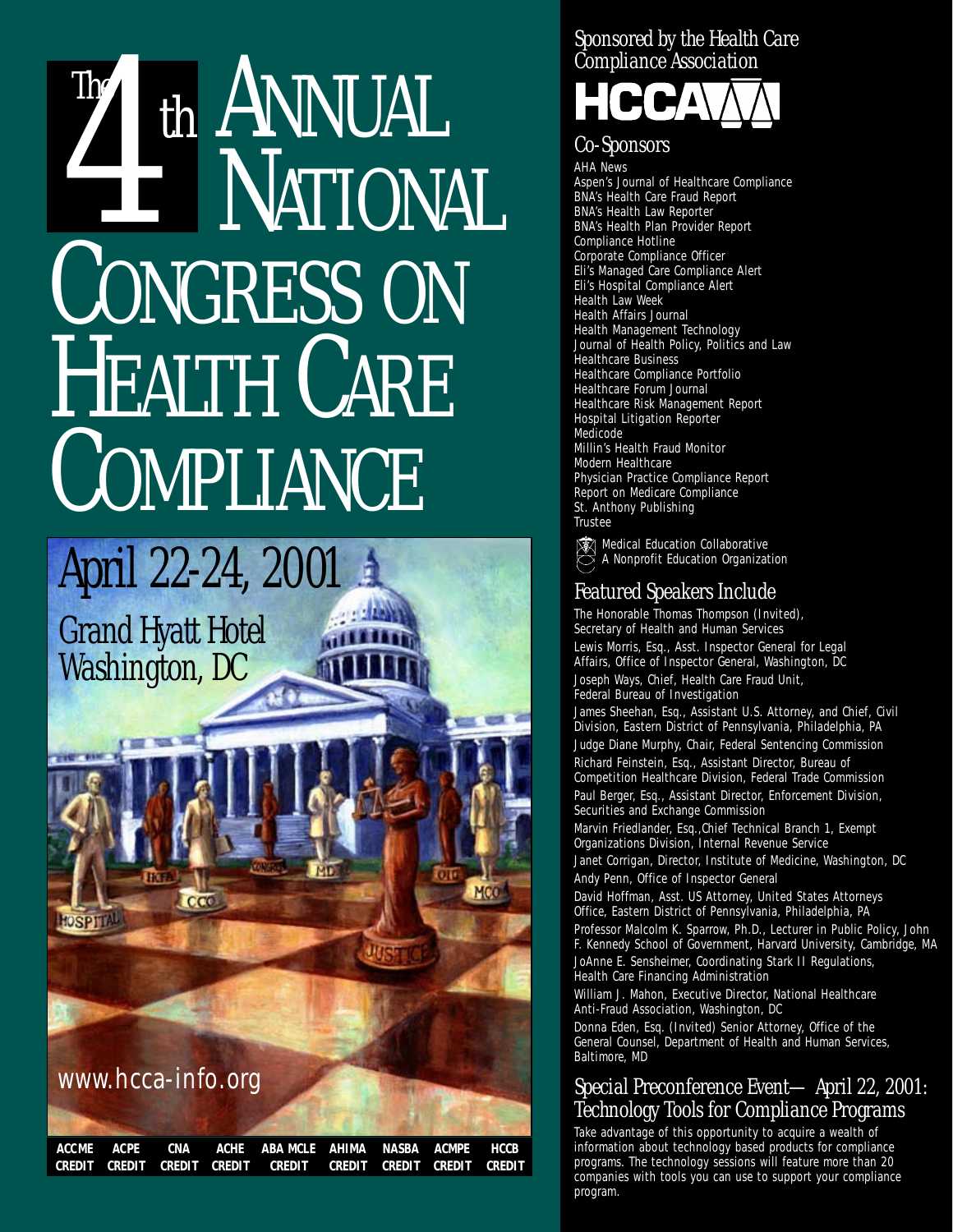# FOURTH ANNUAL NATIONAL CONGRESS ON

he Fourth Annual National Congress on Health Care Compliance continues the national dialogue on the ongoing governmental and private sector enforcement initiatives sweeping health care finance and delivery. The nation's leading health care regulators and prosecutors from the Department of Health and Human Services, the Federal Bureau of Investigation, the Health Care Financing Administration, the Federal Trade Commission, the Securities and Exchange Commission, various United States Attorneys General's Offices and the Department of Justice will describe in detail current and future health care enforcement initiatives. Leading compliance professionals, including attorneys, consultants and compliance officers, will articulate responsive strategies and share benchmarks for best practices compliance programs. The Fourth Annual National Congress on Health Care<br>
Conspliance continues the national dialogue on the<br>
ongoing governmental and private sector enforcement<br>
initiatives sweeping health care finance and delivery.<br>
The natio

Over the past year, the pace of health care enforcement initiatives and responsive compliance efforts has continued to increase. A number of prominent qui tam cases have been unsealed. Numerous large health care enterprises, both investor-owned and nonprofit, have entered into substantial monetary settlements and executed corporate integrity agreements. The Fourth Annual Congress will report on all the important governmental and private sector cooperative and confrontational issues.

During the new millennium, the issues facing the health care industry will be more challenging than ever. The ability to forecast industry changes is difficult. The Third Annual National Congress on Health Care Compliance is being planned to help you forecast, change and understand the answer to the question, "What is the future of the health care industry?"

The Congress will bring together governmental and industry experts to collectively tackle the issues that face the health care industry, and to help arm yourself and your organization to meet these challenges. You will find these answers through peer discussion, informative symposia, and the best compliance networking environment.

## *Who Should Attend the Congress*

- Health Care senior executives and leaders, including CEOs and CFOs in hospitals, medical groups and IPAs, ancillary providers, long-term care organizations and health plans
- Members of the board of trustees of Health Care enterprises
- Health Care compliance officers
- Health Care risk managers
- Health Care finance, patient accounts, coding and billing specialists
- Physicians, Pharmacists, RNs and other health professionals
- Health Care consultants and attorneys
- Health Care regulators
- Health Care journalists, researchers and policy makers

- To Provide an Overview of the Various Federal and State Laws and Regulations Applicable to Health Care Finance and Delivery in the United States
- To Analyze the Bench Mark Approaches to Compliance Strategies in Health Care
- To Investigate the Preeminent Technology and IS Solution for Health Care Compliance
- To Identify Strategies for Cooperation and Coordination among Compliance Officers, Ethics Officers, Privacy Officers, Security Officers and Legal Counsel
- To Share through Case Studies the Experiences of Successful Health Care Compliance Programs

## *Don't miss these upcoming events in 2001!*

*HIPAA Summit West June 20-23, 2001*

*Hyatt Regency Embarcadero Center San Francisco, CA www.HIPAASummit.com*

*Fraud & Abuse/ Compliance September 30- October 2, 2001* 

*Sponsored by the American Health Lawyers Association and the Health Care Compliance Association Hilton Hotel, Washington, DC For More Information Call 888-580-8373*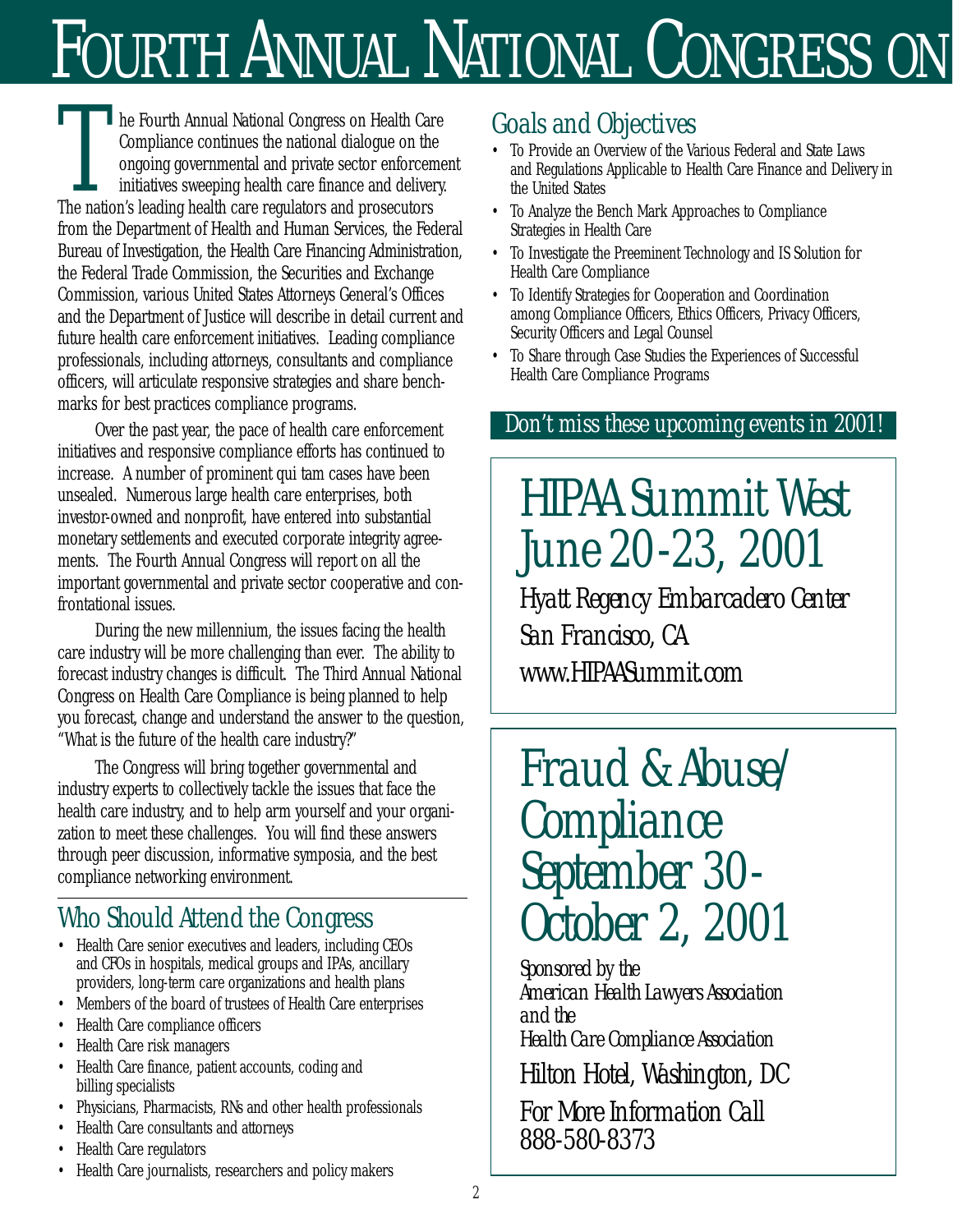## EALTH CARE COMPLIANCE

## *Sunday, April 22, 2001 Agenda*

**1:00 p.m. - 5:00 p.m. PRECONFERENCE SYMPOSIA (With an Afternoon Break from 2:45 - 3:15 PM) (Choose one session)**

**I. Technology Tools for Compliance Programs** 

This exciting pre-conference program will bring together vendors of technology tools for compliance programs and compliance professionals. Below is a list of some of companies that presented at the 2000 Congress:

| <b>Compliance Concepts</b>              | <b>Health Management Advisors</b>    |
|-----------------------------------------|--------------------------------------|
| Deloitte & Touche                       | <b>Healthworks Alliance</b>          |
| Ernst & Young                           | <b>National Hotline Services</b>     |
| <b>MC Strategies</b>                    | PricewaterhouseCoopers               |
| MedSafe Inc.                            | QuadraMed                            |
| <b>Meditract</b>                        | <b>Strategic Management System</b>   |
| Health Care Compliance Strategies, Inc. | <b>3M Health Information Systems</b> |

**II. Compliance 202** 

Brent Saunders, JD, MBA, *Director, PricewaterhouseCoopers, and Past President, HCCA, Washington, DC* Sheryl Vacca, *Director, West Coast Compliance Practice, Deloitte & Touche, Sacramento, CA* 

## *Monday, April 23, 2001*

|            | 8:00 a.m. Welcome and Introduction                                                                                                         |  |
|------------|--------------------------------------------------------------------------------------------------------------------------------------------|--|
|            | Greg Warner, Director for Compliance, Mayo<br><b>Foundation and President, Health Care Compliance</b><br><b>Association, Rochester, MN</b> |  |
| 8:15a.m.   | Overview of the Administration's Positions on<br><b>Health Care Compliance</b>                                                             |  |
|            | The Honorable Thomas Thompson <i>(Invited)</i> ,<br>Secretary of Health and Human Services,<br>Washington, DC                              |  |
| 8:30 a.m.  | Office of Inspector General Enforcement<br><b>Initiatives</b>                                                                              |  |
|            | Lewis Morris, Esq., Asst. Inspector General for Legal<br>Affairs, Office of Inspector General, Washington, DC                              |  |
| 9:00 a.m.  | Health Care Fraud Investigations Update                                                                                                    |  |
|            | Joseph Ways, Chief, Health Care Fraud Unit, Federal<br>Bureau of Investigation, Washington, DC                                             |  |
|            | 9:30 a.m. Health Care Enforcement Update                                                                                                   |  |
|            | James Sheehan, Esq., Assistant U.S. Attorney, and<br>Chief, Civil Division, Eastern District of<br>Pennsylvania, Philadelphia, PA          |  |
| 10:00 a.m. | <b>Questions and Comments</b>                                                                                                              |  |

**10:30 a.m. BREAK**

**11:00 a.m. CONCURRENT SESSIONS 1**

**101 Compliance Effectiveness: Benchmarking Effectiveness**  Marti Arvin, JD, *Compliance Officer, Indiana University School of Medicine, Indianapolis, IN*

Antoinette Frink, *Corporate Responsbility Officer, St. John Health System, Detroit, MI* 

**102 CIA/Qui Tam: Life, The Universe & Everything**  Jan Symchych, *Dorsey & Whitley, Minneapolis, MN* 

Ted Acosta, *Ernst & Young, Washington, DC*

**103 Quality of Care Compliance: Physician Issues**  Rory Jaffe, MD, MBA, *CCO, UC Davis Health System, Assoc. Medical Director Professional Billing Compliance, UC Davis Medical Group, Assoc. Professor, Anesthesiology and Pain Medicine, UC Davis School of Medicine, UC Davis Health System, Sacramento, CA*

**104 HIPAA Compliance: Complying with the HIPAA Privacy Regulation** Alan Goldberg, Esq., *Partner, Goulsron & Storrs, Boston, MA*

**105 Other Regulations: Provider-Based Regulations**  James Dechene, *Sidley & Austin, Chicago, IL*  Diane Lee, Esq., *Davis Wright Tremaine, San Francisco, CA*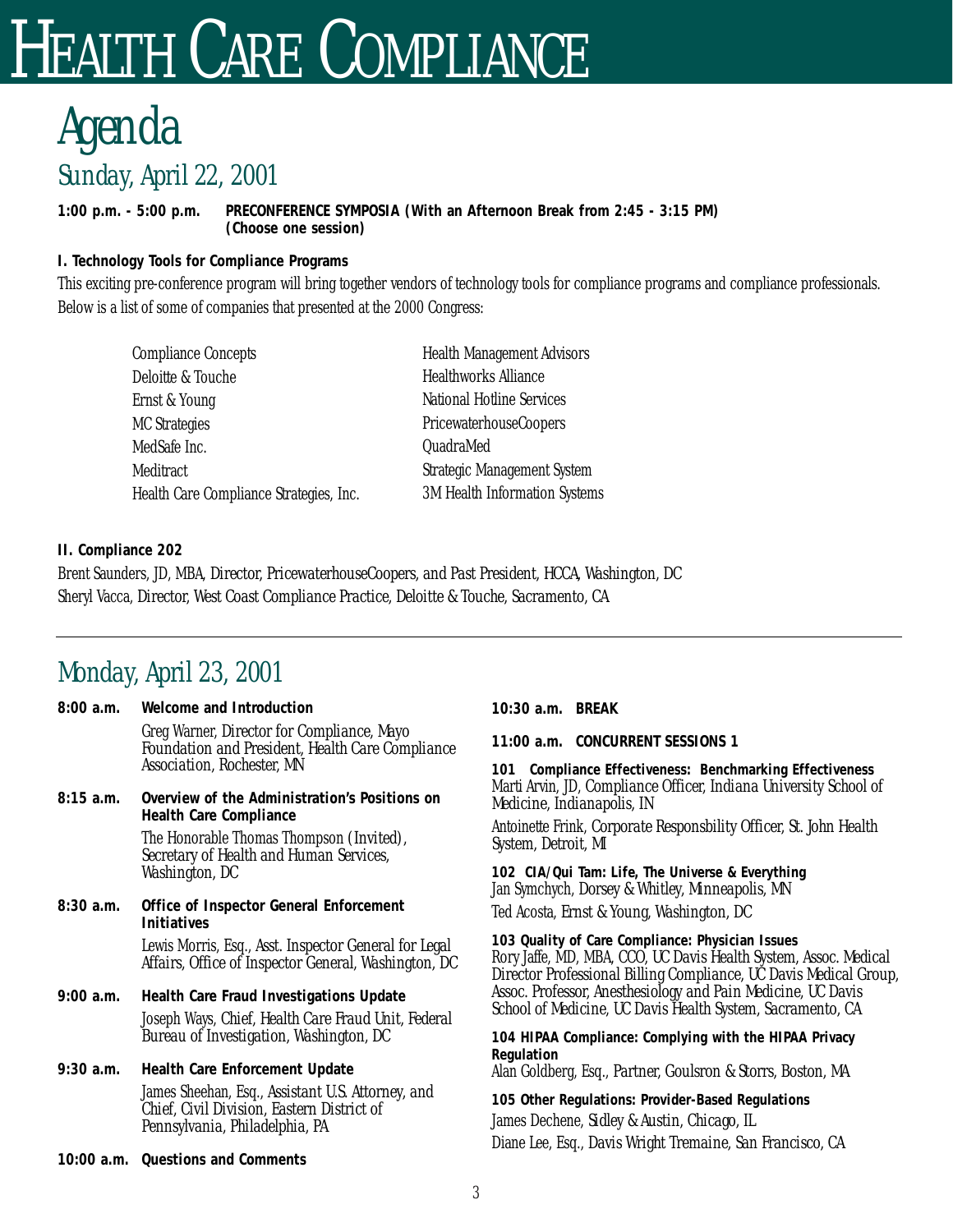## FOURTH ANNUAL NATIONAL CONGRESS ON

**106 Hot Issues in the Industry: Hot Issues in the Nursing Home Industry**

Chauncey J. Hunker, PhD, *Vice President, Continuous Quality Improvement, Sundance Rehabilitation Corporation, Madison, WI* 

**107 Miscellaneous: Enforcement Trends and Their Implication on Compliance Research**  Eileen Boyd, *Managing Director, Forensic & Litigation Services,*

*KPMG, Washington, DC*

- **NOON LUNCHEON AND PRESENTATIONS**
- **12:30 p.m. Compliance With the Federal Sentencing Guidelines** Judge Diane Murphy, *Chair, Federal Sentencing Commission, Washington, DC*
- **1:00 p.m. Antitrust Compliance Update**

Richard Feinstein, Esq., *Assistant Director, Bureau of Competition Healthcare Division, Federal Trade Commission, Washington, DC*

**1:30 p.m. The Role of the Compliance Officer in Enhancing Health Care Quality and Reducing Medical Errors** Janet Corrigan, *Director, Institute of Medicine, Washington, DC* 

> Andy Penn, Esq., *Office of Inspector General, Department of Health & Human Services, Washington, DC*

David Hoffman, Esq., *Asst. U.S. Attorney, United States Attorneys Office, Eastern District of Pennsylvania, Philadelphia, PA*

- **2:30 p.m. TRANSITION BREAK**
- **2:45 p.m. CONCURRENT SESSIONS 2**

**201 Compliance Effectiveness: Evaluating the Effectiveness of Your Compliance Program** 

David Orbach, *Allina Health System, Minneapolis, MN* 

Bill Altman, JD, MA, *Vice President of Compliance, Vencor, Inc., Louisville, KY*

**202 Corporate Integrity Agreements/Qui Tam: CIA Case Study**  Chris Ideker, *Ernst & Young, Atlanta, GA*

Howard Young, *Office of the Inspector General, U.S. Department of Health and Human Services, Washington, DC*

Todd Kerr, *CCO, Life Point Hospital, Nashville, TN*

**203 Quality of Care in Compliance: Quality of Care in Nursing Homes** 

Jody Noon, *Deloitte & Touche, Portland, OR* 

**204 HIPAA Compliance: Complying With the HIPAA Security Regulation**

Richard Marks, Esq., *Partner, Davis Wright Tremaine, Washington, DC*

**205 Other Regulations: EMTALA: What Compliance Officers Need to Know**

Mary Lou King, Esq., *Partner, McDermott Will & Emery, Washington, DC* 

Hemi Pewarson, Esq., *Associate, McDermott, Will & Emery, Washington, DC*

**206 Hot Issues in the Industry: Hot Issues in Managed Care** Steve Tucker, *Director of Regulatory Affairs, PacifiCare, Santa Ana, CA* 

**207 Miscellaneous: Operational Issues in Compliance** Al Josephs, *Director of Corporate Compliance, Hillcrest Health System, Waco, TX*

Kristen Jenkins, *District Compliance Officer, JPS Health Network, Fort Worth, TX*

**3:45 p.m. TRANSITION BREAK**

**4:00 p.m. CONCURRENT SESSIONS 3**

**301 Compliance Effectiveness: Effectiveness in Managed Care**  Vickie McCormick, JD, *Corporate Integrity Officer, United Health Group, Minnetonka, MN*

Mamie Segall, Esq., *Vice President, Medica Health Plans, Minneapolis, MN*

**302 Corporate Integrity Agreements/Qui Tam: CIA Case Study**  Joe Spinelli, *Principal, KPMG, New York, NY* 

**303 Quality of Care in Compliance: Quality of Care Issues in a Group Practice** 

Sarah Grim, *CEO, Missouri Patient Care Review Foundation, Jefferson City, MO*

S. Gordon Jones, Jr., MD, *Missouri Patient Care Review Foundation, Jefferson City, MO* 

James R. Green, MD, JD, *Missouri Patient Care Review Foundation, Jefferson City, MO* 

**304 HIPAA Compliance: Coordination Among Compliance Officers, Ethics Officers, Privacy Officers, Security Officers and Legal Counsel**

John Myri, *Privacy Officer, Memorial Hospital* 

Cindy Nickles, *Director, Health Information Management Services, HCA, Nashville, TN*

Alan Yuspeh, JD, *Senior Vice President, Ethics, Compliance and Corporate Responsibility, HCA, Nashville, TN*

**305 Other Regulations: E & M Regulation Changes: Are You Ready?** 

Vickie Balistreri, CPC, *Senior Consultant, Barid, Kurtz & Dobson, Kansas City, MO* 

L. Stephan Vincze, JD, LLM, *President & CEO, Vincze & Frazer, LLC & Vincze Compliance International, LLC, Montgomery, AL*

**306 Hot Issues in the Industry: Hot Issues in Home Health and the Medical Device Industry**  Jim Pyles, Esq., *Partner, Powers Pyles Sutter & Verville, Washington, DC* 

Jack Pivar, Esq., *Vice President of Compliance & Government Relations for Asst. Technology Group, Inc., Naperville, IL*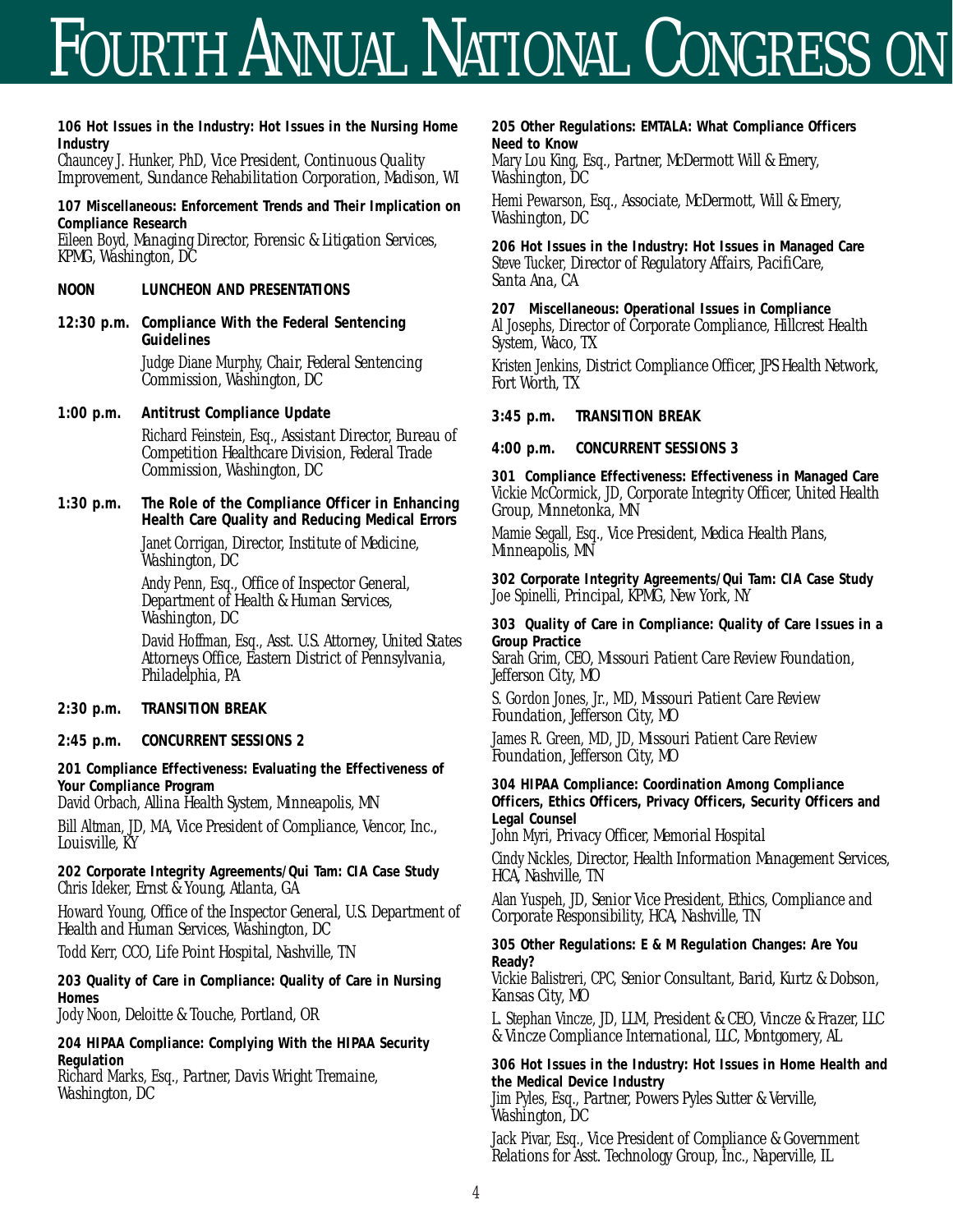## HEALTH CARE COMPLIANCE

**307 Miscellaneous: Clinical Research Compliance in the New Millennium** 

F. Lisa Murtha, JD, *Chief Audit & Compliance Officer, Children's Hospital of Philadelphia, Philadelphia, PA*

John Steiner, Esq., *Director of Corporate Compliance, Cleveland Clinic Foundation, Cleveland, OH*

- **5:00 p.m. TRANSITION BREAK**
- **5:15 p.m. Perspectives on Health Care Fraud**

Professor Malcolm K. Sparrow, PhD, *Lecturer in Public Policy, John F. Kennedy School of Government, Harvard University, Cambridge, MA* 

**6:15 p.m. NETWORKING RECEPTION**

## *Tuesday, April 24, 2001*

- **8:00 a.m. Regulatory Update for Health Care Public Companies** Paul Berger, Esq., *Assistant Director, Enforcement Division, Securities and Exchange Commission, Washington, DC*
- **8:30 a.m. Regulatory Update for Health Care Tax Exempt Organizations** Marvin Friedlander, Esq. *Chief Technical Branch 1, Exempt Organizations Division, Internal Revenue Service, Washington, DC*
- **9:00 a.m. Stark II Regulation Compliance** JoAnne E. Sensheimer*, Coordinating Stark II Regulations, Health Care Financing Administration, Baltimore, MD*
- **9:30 a.m. Private Sector Anti-fraud Initiatives**  William J. Mahon, *Executive Director, National Healthcare Anti-Fraud Association, Washington, DC*
- **10:00 a.m. Healthcare Privacy, Data Security and HIPAA Compliance** Donna Eden, Esq. *(Invited) Senior Attorney, Office of the General Counsel, Department of Health and Human Services, Baltimore, MD*
- **10:30 a.m. TRANSITION BREAK**
- **11:00 a.m. CONCURRENT SESSIONS 4**

**401 Compliance Effectiveness:** Lori Pelliccioni, JD, MPH, *Director, PricewaterhouseCoopers, Los Angeles, CA*

Michael C. Hemsley, VP, *Corporate Compliance & Legal Services, Catholic Health East, Newtown Square, PA* 

**402 Corporate Integrity Agreements/Qui Tam: Story of a Whistleblower**  Mark Allen Kleiman, Esq., *Law Offices of Mark Allen Kleiman, Los Angeles, CA*

Stefanie Fletcher, *Marina Del Rey, CA*

**403 Quality of Care in Compliance: Quality of Care Compliance in Managed Care** 

Vickie McCormick, *Corporate Integrity Officer, United Health Group, Minnetonka, MN*

**404 HIPAA Compliance: Strategies and Case Studies in Obtaining Financial Benefits from HIPAA Compliance** Edward D. Jones III, *President & CEO, HIPAA Corporation & Chair-Elect, WEDI, John Island, SC* 

**405 Other Regulations: APCs**  Sheryl Vacca, *Director, West Coast Compliance Practice, Deloitte & Touche, Sacramento, CA* 

**406 Hot Issues in the Industry: Hot Issues in the Pharmacology Industry** 

John Bentivoglio, Esq., *Partner, Arnold & Porter, and Former Chief Privacy Officer, Department of Justice, Washington, DC*

Brent Saunders, JD, MBA, *Director, PricewaterhouseCoopers, and Past President, HCCA, Washington, DC*

**407 Miscellaneous: The Role of the Medical Director in Compliance**

Keith Halleland, *Lewis, Nilan, Sipkins & Johnson, Minneapolis, MN* 

Dr. Jim Eland, *Consultant, Lewis, Nilan, Sipkins & Johnson, Minneapolis, MN*

- **NOON LUNCHEON AND PRESENTATIONS**
- **12:30 p.m. Compliance Issues Raised by the Human Genome Project** Barbara P. Fuller, JD, RHIA, *Senior Policy Advisor, National Human Genome Research Institute, National Institutes of Health, Bethesda, MD*
- **1:00 p.m. Annual Compliance Officer Roundtable** Anthony Boswell, *Chief Compliance Officer, Laidlaw, Inc., Dallas, TX*

Susie Draper, *Compliance Administrator, Intermountain Health Care, Salt Lake City, UT*

Kristen Jenkins, *District Compliance Officer, JPS Network, Fort Worth, TX*

Alan Yuspeh, JD, MBA, *Senior Vice President, Ethics, Compliance and Corporate Responsibility, HCA*

Robert Freeman, *Assoc. General Counsel, Blue Cross Blue Shield of MA, Boston, MA* 

Roy Snell, *CEO/Executive Director, Health Care Compliance Association, Plymouth, MN (Moderator)*

**2:00 p.m. Qui Tam Panel** Robert Homchick, Esq. *Partner, Davis Wright Tremaine, Seattle, WA* 

> Mark Allen Kleiman, Esq., *Law Offices of Mark Allen Kleiman, Los Angeles, CA*

Steve Meagher, Esq. *Partner, Phillip & Cohen*  Dan Roach, *Vice President/Corporate Compliance Officer, Catholic Healthcare West, San Francisco, CA* 

**3:00 p.m. TRANSITION BREAK**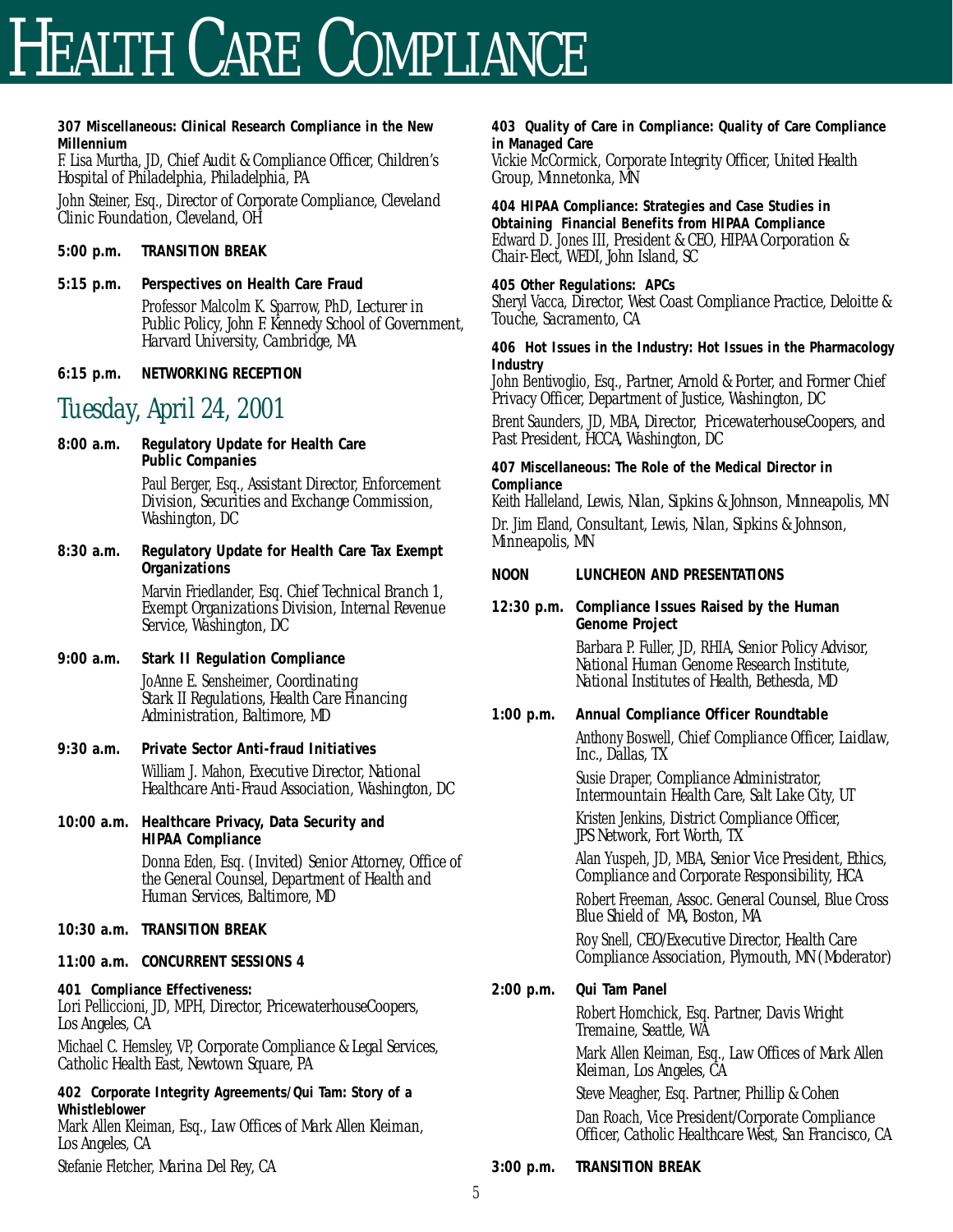## FOURTH ANNUAL NATIONAL CONGRESS ON

#### **3:15 p.m. CONCURRENT SESSIONS 5**

**501 Compliance Effectiveness: How Buy-in Generates Effectiveness — Keep Your Wealth** Lori-Ann Rickard, Esq., *Law Offices of Lori-Ann Rickard, PC, Grosse Point Falls, MI* 

**502 Corporate Integrity Agreements/Qui Tam: Kansas City Case Study** 

Tanya Treadway, Esq. *(Invited), Asst. US Attorney, Department of Justice, Topeka, KS* 

**503 HIPAA Compliance: Compliance Strategies for Health Plans** Bruce Merlin Fried, Esq., *Partner, Shaw Pittman, and Former Director, Center for Health Plans and Providers, HCFA, Washington, DC*

Jeffrey Fusile, *National Director, Regulatory Compliance, PricewaterhouseCoopers, Atlanta, GA* 

## *Continuing Education Credits*

This activity has been planned and implemented in accordance with the Essential Areas and Policies of the Accreditation Council for Continuing Medical Education through the joint sponsorship of Medical Education Collaborative and Health Care Conference Administrators, LLC. Medical Education Collaborative (MEC), a

nonprofit education organization, is accredited by the ACCME to provide continuing medical education for physicians and takes responsibility for the content, quality and scientific integrity of this CME activity.

Medical Education Collaborative designates this educational activity for a maximum of 19 hours in category 1 credit toward the AMA Physician's Recognition Award. Each physician should claim only those hours of credit that he/she actually spent in the educational activity.



Medical Education Collaborative, Inc. is approved by the American Council on Pharmaceutical Education as a provider of continuing pharmaceutical education. Medical Education Collaborative, Inc. has assigned 19 contact hours/1.9 CEUs of continuing pharmaceutical education credit. ACPE provider number: 815-999-01-005-L03

Participants will be required to sign in daily and complete an evaluation form for credit. Registration fee includes certificate, which will be mailed within six weeks after the meeting.

**CNA (Nursing Credit)** - This educational activity for 22.5 contact hours is provided by Medical Education Collaborative. Medical Education Collaborative is approved as a provider of continuing education in nursing by the Colorado Nurses Association, which is accredited as an approver of continuing education in nursing by the American Nurses Credentialing Center's Commission on Accreditation.

California BRN Provider Number: CEP-12990 Florida BN Provider Number: FBN-2773

**AHIMA** - This program is pending approval of 19 CE credits for use in fulfilling the Continuing Education requirements of the American Health Information Management Association (AHIMA).

#### **FAX REGISTRATION**

Phone: 800-546-3750 or 215-545-3894 Monday-Friday, 9 AM - 5 PM EST. Fax: 215-545-8107

Telephone registrations must be confirmed by fax or e-mail.

#### **METHOD OF PAYMENT FOR TUITION**

Make payment by check (to Health Care Conference Administrators, llc), MasterCard, Visa or American Express. A \$20 fee will be charged on any returned checks. Purchase orders must be paid by the conference date or payments will be required by the individual on site.

Groups: Have registration and credit card information for each person. List all group members on FAX cover sheet.

**504 Other Regulations — STARK II Panel: The New Regulations**  Mark Fitzgerald, Esq., *Attorney at Law, Gardner Carton & Douglas, Washington, DC*

Hollis Fleischer, Esq., *Assistant US Attorney of Maryland, Health Care Fraud Coordinator, Baltimore, MD* 

Tom Taylor, Esq., *Gardnerson Luther Medical Center* 

**505 Hot Issues in the Industry: Hot Issues in Physician Group Practice**

Michael Scarano, Esq., P*artner and Co-Chair, Compliance Practice Group, Foley & Lardner, San Diego, CA* 

Roco DeGrasse, Esq., *Foley & Lardner, Chicago, IL*

**506 Miscellaneous: Panel on Internal Investigations** Julia Melendez, *Marriott Senior Care, Washington, DC* 

Nicholas C. Harbist, Esq., *Blank Rome Comiskey & McCauley, Philadelphia, PA*

Lee Dopkin, *University of Pennsylvania, Philadelphia, PA* 

#### **4:15 p.m. CONFERENCE ADJOURNS**

**ACHE** - Medical Education Collaborative is authorized to award 19 hours of pre-approved Category II (non-ACHE) continuing education credit for this program toward advancement or re-certification in the American College of Healthcare Executives. Participants in this program wishing to have the continuing education hours applied toward Category II credit should list their attendance when applying for advancement or re-certification in ACHE.

**ABA MCLE** - Required sponsor documentation has been forwarded to and credit requested from most MCLE states with general requirements for all lawyers. We have requested a total of 19 CLE hours from most MCLE states. Lawyers seeking credit in Pennsylvania must pay fees of \$1.50 per credit hour directly to the PA CLE Board. Medical Education Collaborative pays applicable fees in other states where the sponsor is required to do so, and in states where a late fee may become applicable. Please be aware that each state has its own rules and regulations, including its definition of CLE; therefore, certain programs may not receive credit in some states. For information on approved credit hours for your state, please contact Medical Education Collaborative at (303) 278-1900, ext. 151, starting two to three weeks prior to the program date.

**NASBA** - Registered with the National Association of State Boards of Accountancy (NASBA) as a sponsor of continuing professional education on the National registry of CPE Sponsors. State boards of accountancy have final authority on the acceptance of individual courses for CPE credit. Complaints regarding registered sponsors may be addressed to the National Registry of CPE Sponsors, 150 Fourth Avenue North, Nashville, TN, 37219- 2417. Telephone: 615-880-4200.

A maximum of 22 credits based on a 50-minute hour will be granted. Recommended experience level for this course is intermediate to advanced.

**ACMPE** – This program may qualify for continuing education credit in the American College of Medical Practice Executives (ACMPE). To apply for ACMPE credit, submit a generic credit hour form with a copy of the brochure. Forms will be available on-site.

**HCCB** - This program has been approved for 18 HCCB continuing education credits for compliance certification.

#### **TAX DEDUCTIBILITY**

Expenses of training include; tuition, travel, lodging and meals, incurred to maintain or improve skills in your profession may be tax deductible. Consult your tax advisor. Federal Tax ID: 91-1892021.

#### **CANCELLATIONS/SUBSTITUTIONS**

No refunds will be given for "no-shows" or for cancellations. You may send a substitute; please call the Conference Office at 1-800-546-3750.

#### **FOR FURTHER INFORMATION**

Call 1-800-546-3750 or visit our website at www.hcca-info.org.